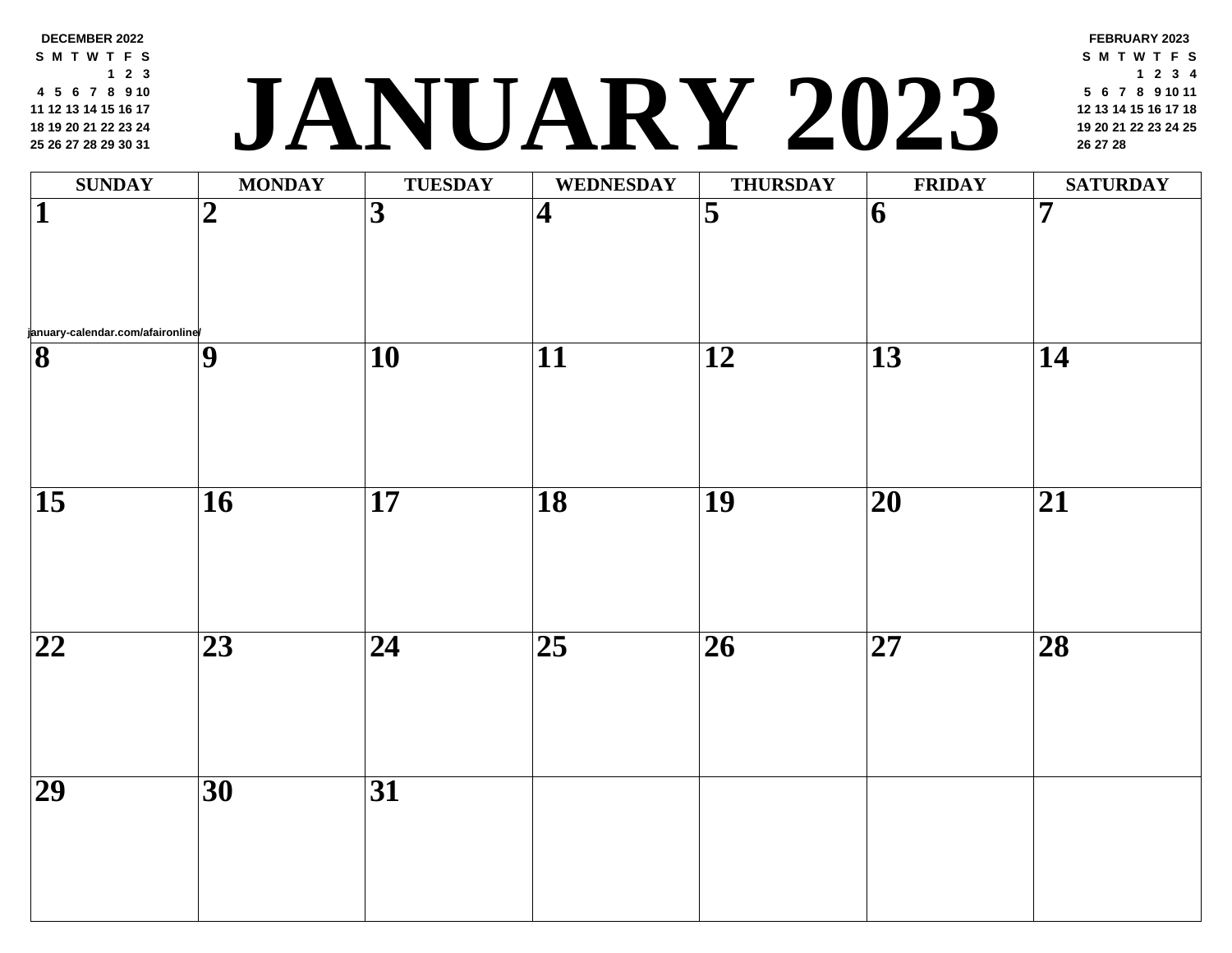## **<sup>19</sup> <sup>20</sup> <sup>21</sup> <sup>22</sup> <sup>23</sup> <sup>24</sup> <sup>25</sup> FEBRUARY 2023 <sup>26</sup> <sup>27</sup> <sup>28</sup> <sup>29</sup> <sup>30</sup> <sup>31</sup>**

| <b>SUNDAY</b>       | <b>MONDAY</b>              | <b>TUESDAY</b>          | <b>WEDNESDAY</b>        | <b>THURSDAY</b>                                      | <b>FRII</b>     |
|---------------------|----------------------------|-------------------------|-------------------------|------------------------------------------------------|-----------------|
|                     |                            |                         | $\mathbf{1}$            | $\overline{2}$                                       | $\overline{3}$  |
| $\overline{\bf{5}}$ | $\overline{\mathbf{6}}$    | $\overline{\mathbf{7}}$ | $\overline{\mathbf{8}}$ | february-calendar.com/afaironline/<br>$\overline{9}$ | $\overline{10}$ |
|                     |                            |                         |                         |                                                      |                 |
| $\overline{12}$     | $\overline{13}$            | $\overline{14}$         | $\overline{15}$         | $\overline{16}$                                      | $\overline{17}$ |
| $\overline{19}$     | $\overline{\mathbf{20}}$   | $\overline{21}$         | $\overline{22}$         | $\overline{23}$                                      | $\overline{24}$ |
| $\overline{26}$     | $\overline{\overline{27}}$ | $\overline{\bf 28}$     |                         |                                                      |                 |
|                     |                            |                         |                         |                                                      |                 |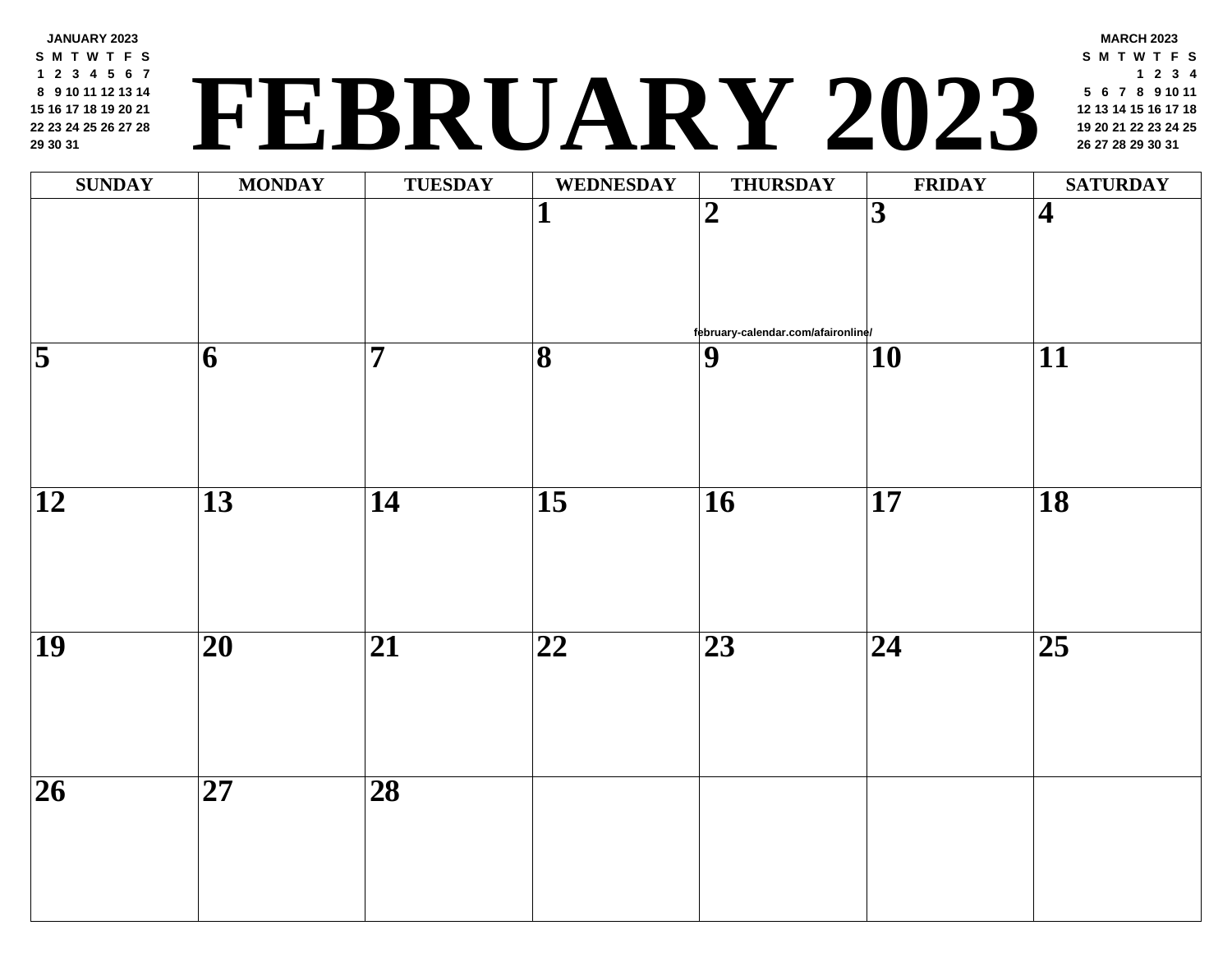**FEBRUARY 2023 S M T W T F S 2 3 4 6 7 8 9 10 11 13 14 15 16 17 18 20 21 22 23 24 25 27 28**

## **<sup>23</sup> <sup>24</sup> <sup>25</sup> <sup>26</sup> <sup>27</sup> <sup>28</sup> <sup>29</sup> MARCH 2023**

| <b>SUNDAY</b>      | <b>MONDAY</b>            | <b>TUESDAY</b>  | <b>WEDNESDAY</b>             | <b>THURSDAY</b>          | FRII                     |
|--------------------|--------------------------|-----------------|------------------------------|--------------------------|--------------------------|
|                    |                          |                 | $\mathbf{1}$                 | $\overline{2}$           | $\overline{3}$           |
|                    |                          |                 |                              |                          |                          |
|                    |                          |                 |                              |                          |                          |
|                    |                          |                 |                              |                          | march-calendar.          |
| $\overline{\bf 5}$ | 6                        | $\overline{7}$  | $\overline{\mathbf{8}}$      | $\overline{9}$           | $\overline{\mathbf{10}}$ |
|                    |                          |                 |                              |                          |                          |
|                    |                          |                 |                              |                          |                          |
|                    |                          |                 |                              |                          |                          |
| $\overline{12}$    | $\overline{13}$          | $\overline{14}$ | $\overline{15}$              | $\overline{\mathbf{16}}$ | $\overline{\mathbf{17}}$ |
|                    |                          |                 |                              |                          |                          |
|                    |                          |                 |                              |                          |                          |
|                    |                          |                 |                              |                          |                          |
| $\overline{19}$    | $\overline{\mathbf{20}}$ | $\overline{21}$ | $\overline{\boldsymbol{22}}$ | $\overline{23}$          | $\overline{24}$          |
|                    |                          |                 |                              |                          |                          |
|                    |                          |                 |                              |                          |                          |
|                    |                          |                 |                              |                          |                          |
| $\overline{26}$    | $\overline{27}$          | $\overline{28}$ | $\overline{29}$              | $\overline{30}$          | $\overline{31}$          |
|                    |                          |                 |                              |                          |                          |
|                    |                          |                 |                              |                          |                          |
|                    |                          |                 |                              |                          |                          |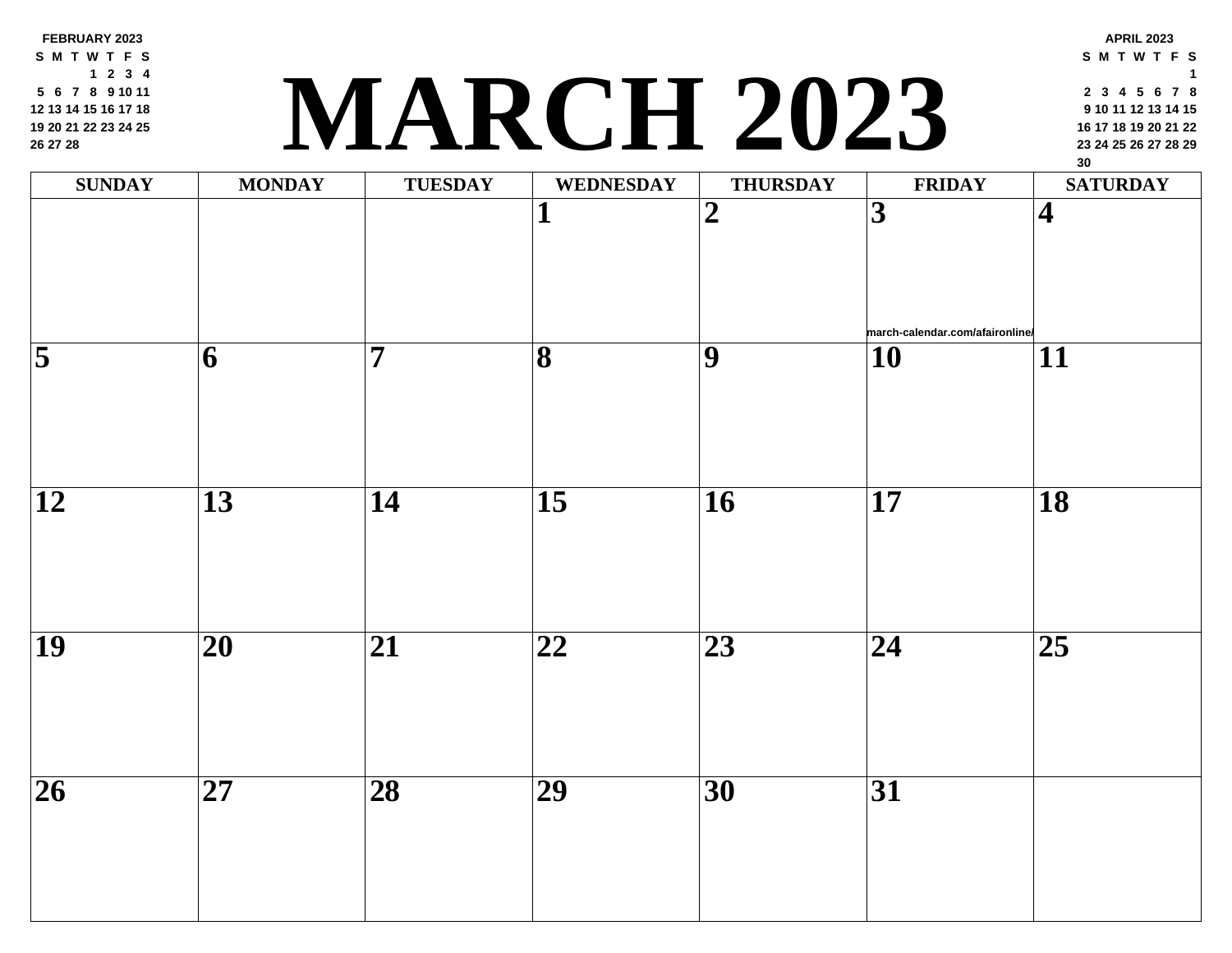**MARCH 2023 S M T W T F S 2 3 4 6 7 8 9 10 11 13 14 15 16 17 18 20 21 22 23 24 25 27 28 29 30 31**

### **<sup>21</sup> <sup>22</sup> <sup>23</sup> <sup>24</sup> <sup>25</sup> <sup>26</sup> <sup>27</sup> [APR](http://april-calendar.com/afaironline/)IL 2023 <sup>28</sup> <sup>29</sup> <sup>30</sup> <sup>31</sup>**

| <b>SUNDAY</b>           | <b>MONDAY</b>           | <b>TUESDAY</b>                        | <b>WEDNESDAY</b>        | <b>THURSDAY</b> | FRII            |
|-------------------------|-------------------------|---------------------------------------|-------------------------|-----------------|-----------------|
|                         |                         |                                       |                         |                 |                 |
| $\overline{\mathbf{2}}$ | $\overline{\mathbf{3}}$ | $\vert\mathbf{4}\vert$                | $\overline{\mathbf{5}}$ | 6               | $\overline{7}$  |
| $\overline{9}$          | $\overline{10}$         | april-calendar.com/afaironline/<br>11 | $\overline{12}$         | $\overline{13}$ | $\overline{14}$ |
| $\overline{16}$         | $\overline{17}$         | $\overline{18}$                       | $\overline{19}$         | $\overline{20}$ | $\overline{21}$ |
| $\overline{23}$         | $\overline{24}$         | $\overline{25}$                       | $\overline{26}$         | $\overline{27}$ | $\overline{28}$ |
| $\overline{30}$         |                         |                                       |                         |                 |                 |
|                         |                         |                                       |                         |                 |                 |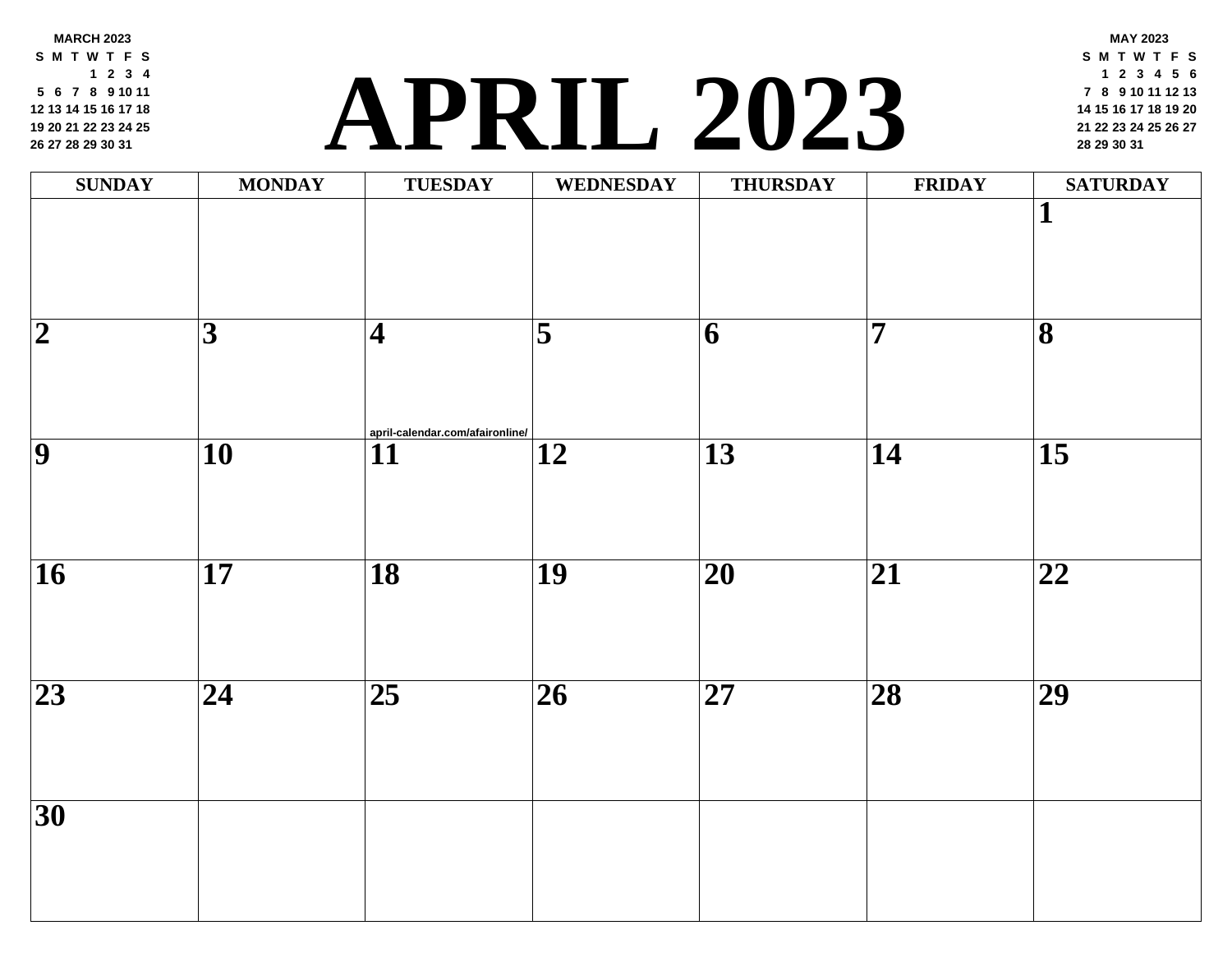| 2345678<br>9 10 11 12 13 14 15<br>16 17 18 19 20 21 22<br>23 24 25 26 27 28 29<br>30 |                         |                 | LA Y 2023               |                         |                         |
|--------------------------------------------------------------------------------------|-------------------------|-----------------|-------------------------|-------------------------|-------------------------|
| <b>SUNDAY</b>                                                                        | <b>MONDAY</b>           | <b>TUESDAY</b>  | <b>WEDNESDAY</b>        | <b>THURSDAY</b>         | <b>FRII</b>             |
|                                                                                      | 1                       | $\overline{2}$  | $\overline{\mathbf{3}}$ | $\overline{\mathbf{4}}$ | $\overline{\mathbf{5}}$ |
|                                                                                      |                         |                 |                         |                         | may-calendar.c          |
| $\overline{\bf 7}$                                                                   | $\overline{\mathbf{8}}$ | 9               | 10                      | 11                      | 12                      |
| 14                                                                                   | $\overline{15}$         | $\overline{16}$ | $\overline{17}$         | $\overline{18}$         | <b>19</b>               |
|                                                                                      |                         |                 |                         |                         |                         |
| $\overline{21}$                                                                      | 22                      | 23              | 24                      | $\overline{25}$         | 26                      |
|                                                                                      |                         |                 |                         |                         |                         |
| $\overline{28}$                                                                      | $\overline{29}$         | $\overline{30}$ | $\overline{31}$         |                         |                         |
|                                                                                      |                         |                 |                         |                         |                         |

**3 4 5 6 7 8**

**APRIL 2023 S M T W T F S**

#### **<sup>18</sup> <sup>19</sup> <sup>20</sup> <sup>21</sup> <sup>22</sup> <sup>23</sup> <sup>24</sup> MAY 2023 <sup>25</sup> <sup>26</sup> <sup>27</sup> <sup>28</sup> <sup>29</sup> <sup>30</sup>**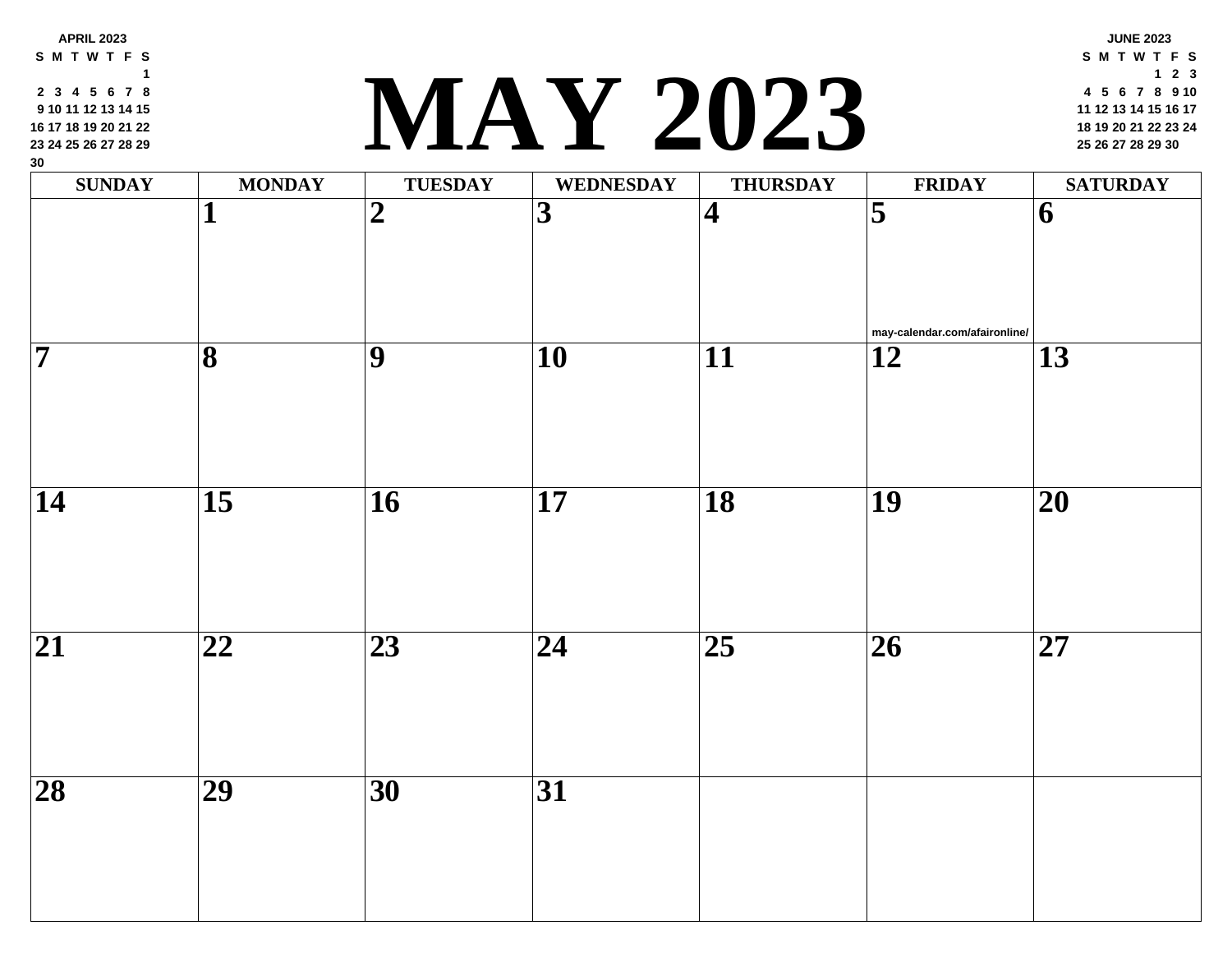**MAY 2023 S M T W T F S 2 3 4 5 6 8 9 10 11 12 13 15 16 17 18 19 20 22 23 24 25 26 27 29 30 31**

### **<sup>23</sup> <sup>24</sup> <sup>25</sup> <sup>26</sup> <sup>27</sup> <sup>28</sup> <sup>29</sup> JUNE 2023**

| $\mathbf{SUNDAY}$       | <b>MONDAY</b>           | <b>TUESDAY</b>                      | <b>WEDNESDAY</b> | <b>THURSDAY</b>              | FRII                    |
|-------------------------|-------------------------|-------------------------------------|------------------|------------------------------|-------------------------|
|                         |                         |                                     |                  | 1                            | $\overline{\mathbf{2}}$ |
| $\overline{\mathbf{4}}$ | $\overline{\mathbf{5}}$ | 6<br>june-calendar.com/afaironline/ | $\overline{7}$   | $\overline{\mathbf{8}}$      | $\overline{9}$          |
| $\overline{11}$         | $\overline{12}$         | $\overline{13}$                     | $\overline{14}$  | $\overline{15}$              | $\overline{16}$         |
| $\overline{18}$         | $\overline{19}$         | $\overline{20}$                     | $\overline{21}$  | $\overline{\boldsymbol{22}}$ | $\overline{23}$         |
| $\overline{25}$         | $\overline{26}$         | $\overline{27}$                     | $\overline{28}$  | $\overline{29}$              | $\overline{30}$         |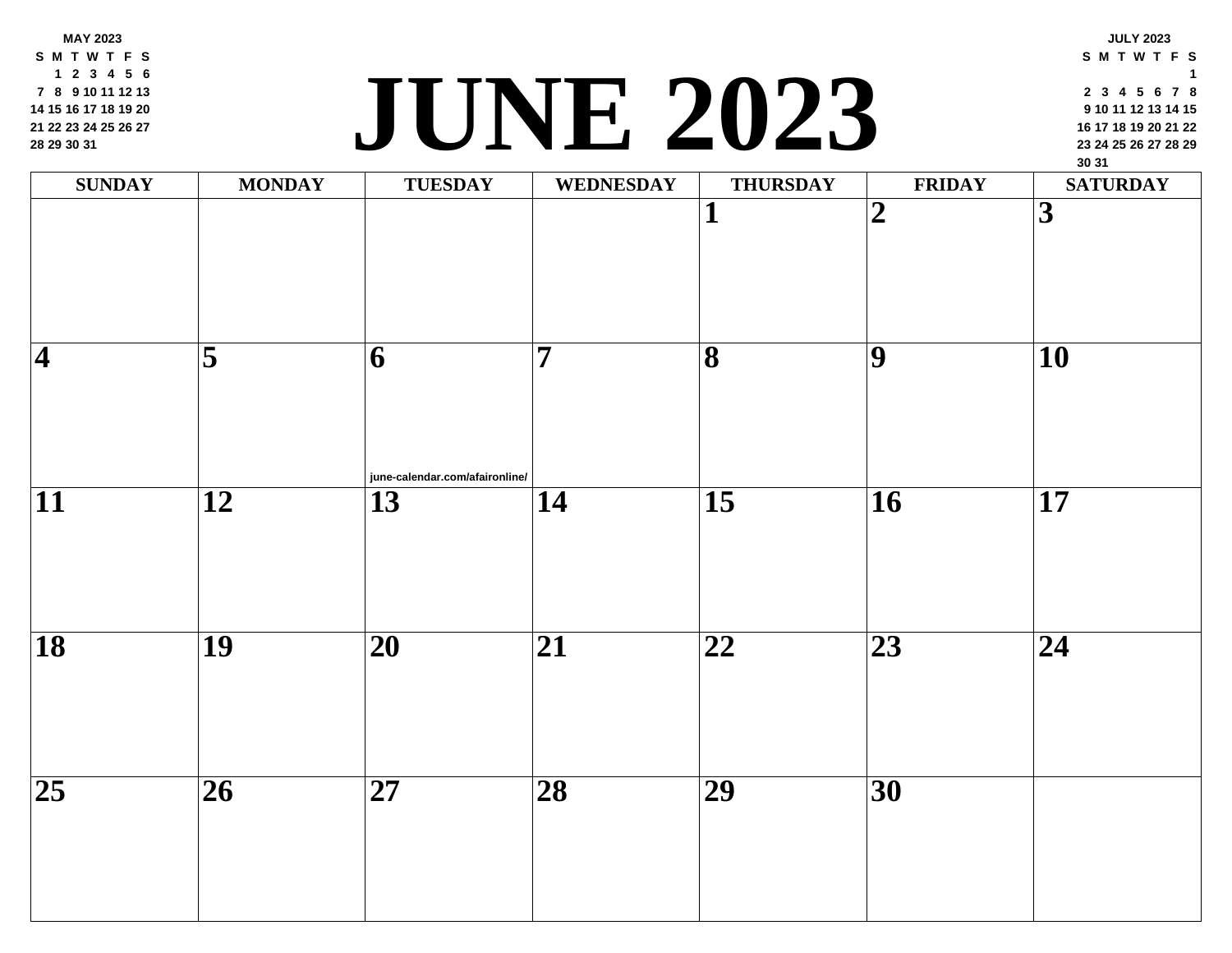**JUNE 2023 S M T W T F S 2 3 5 6 7 8 9 10 12 13 14 15 16 17 19 20 21 22 23 24 26 27 28 29 30**

#### **<sup>20</sup> <sup>21</sup> <sup>22</sup> <sup>23</sup> <sup>24</sup> <sup>25</sup> <sup>26</sup> JULY 202[3](http://july-calendar.com/afaironline/) <sup>27</sup> <sup>28</sup> <sup>29</sup> <sup>30</sup> <sup>31</sup>**

| <b>SUNDAY</b>           | <b>MONDAY</b>           | <b>TUESDAY</b>          | WEDNESDAY               | <b>THURSDAY</b> | FRII                           |
|-------------------------|-------------------------|-------------------------|-------------------------|-----------------|--------------------------------|
|                         |                         |                         |                         |                 |                                |
|                         |                         |                         |                         |                 |                                |
| $\overline{\mathbf{2}}$ | $\overline{\mathbf{3}}$ | $\overline{\mathbf{4}}$ | $\overline{\mathbf{5}}$ | 6               | $\overline{\mathbf{7}}$        |
|                         |                         |                         |                         |                 |                                |
| $\overline{9}$          |                         |                         |                         |                 | july-calendar.com<br>$\bf{14}$ |
|                         | $\overline{10}$         | $\overline{11}$         | $\overline{12}$         | $\overline{13}$ |                                |
|                         |                         |                         |                         |                 |                                |
| $\overline{16}$         | $\overline{17}$         | $\overline{18}$         | $\overline{19}$         | $\overline{20}$ | $\overline{21}$                |
|                         |                         |                         |                         |                 |                                |
| $\overline{23}$         | $\overline{24}$         | $\overline{25}$         | $\overline{26}$         | $\overline{27}$ | $\overline{28}$                |
|                         |                         |                         |                         |                 |                                |
|                         |                         |                         |                         |                 |                                |
| $\overline{30}$         | $\overline{31}$         |                         |                         |                 |                                |
|                         |                         |                         |                         |                 |                                |
|                         |                         |                         |                         |                 |                                |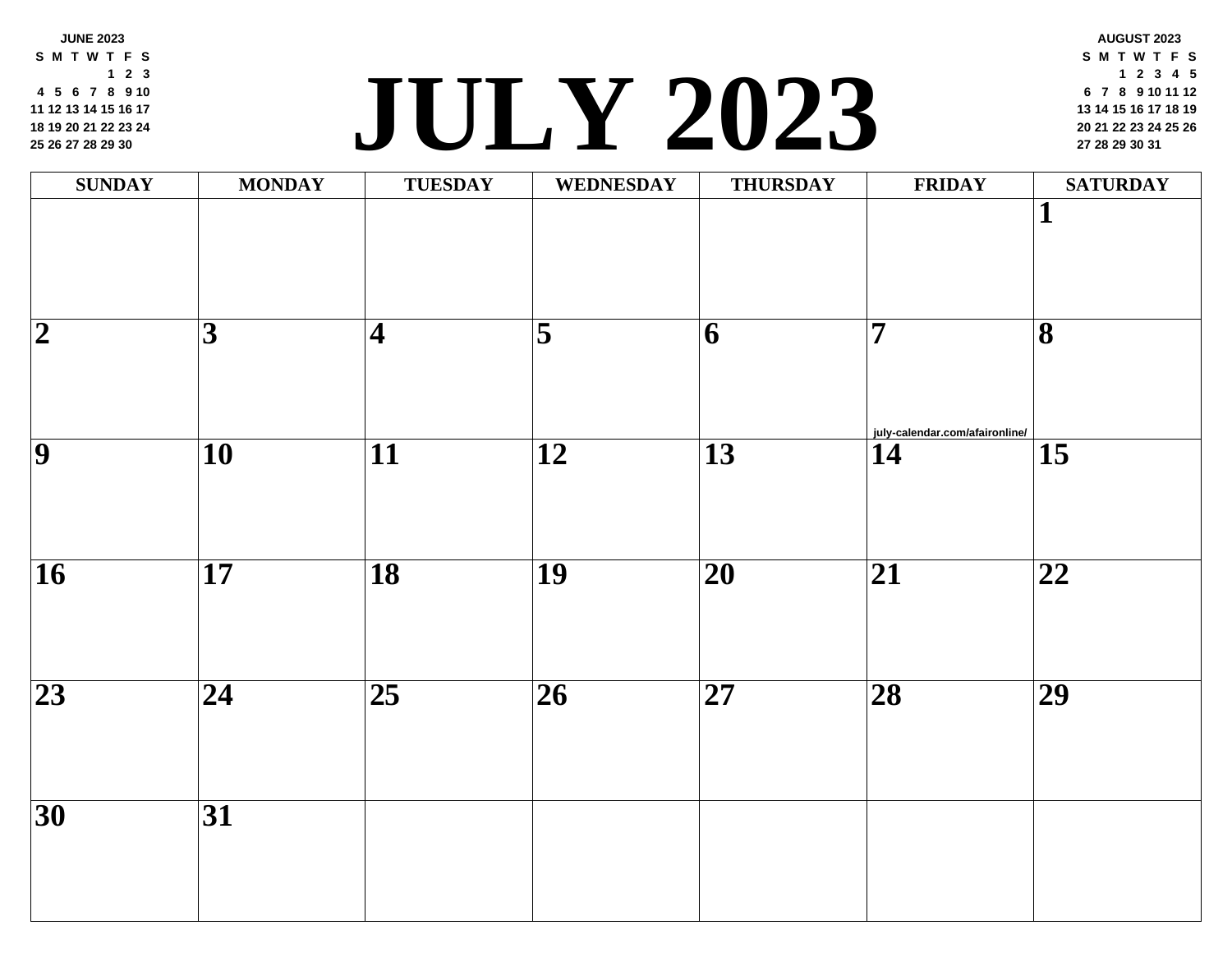| <b>SUNDAY</b>   | <b>MONDAY</b>   | <b>TUESDAY</b><br>1              | <b>WEDNESDAY</b><br>$\boldsymbol{2}$ | <b>THURSDAY</b><br>3 | <b>FRII</b><br>$\overline{\mathbf{4}}$ |
|-----------------|-----------------|----------------------------------|--------------------------------------|----------------------|----------------------------------------|
|                 |                 |                                  |                                      |                      |                                        |
| 6               | 7               | 8                                | 9                                    | 10                   | 11                                     |
|                 |                 | august-calendar.com/afaironline/ |                                      |                      |                                        |
| 13              | 14              | 15                               | 16                                   | 17                   | 18                                     |
| 20              | 21              | 22                               | 23                                   | 24                   | 25                                     |
| $\overline{27}$ | $\overline{28}$ | $\overline{29}$                  | $\overline{30}$                      | 31                   |                                        |

**JULY 2023 S M T W T F S**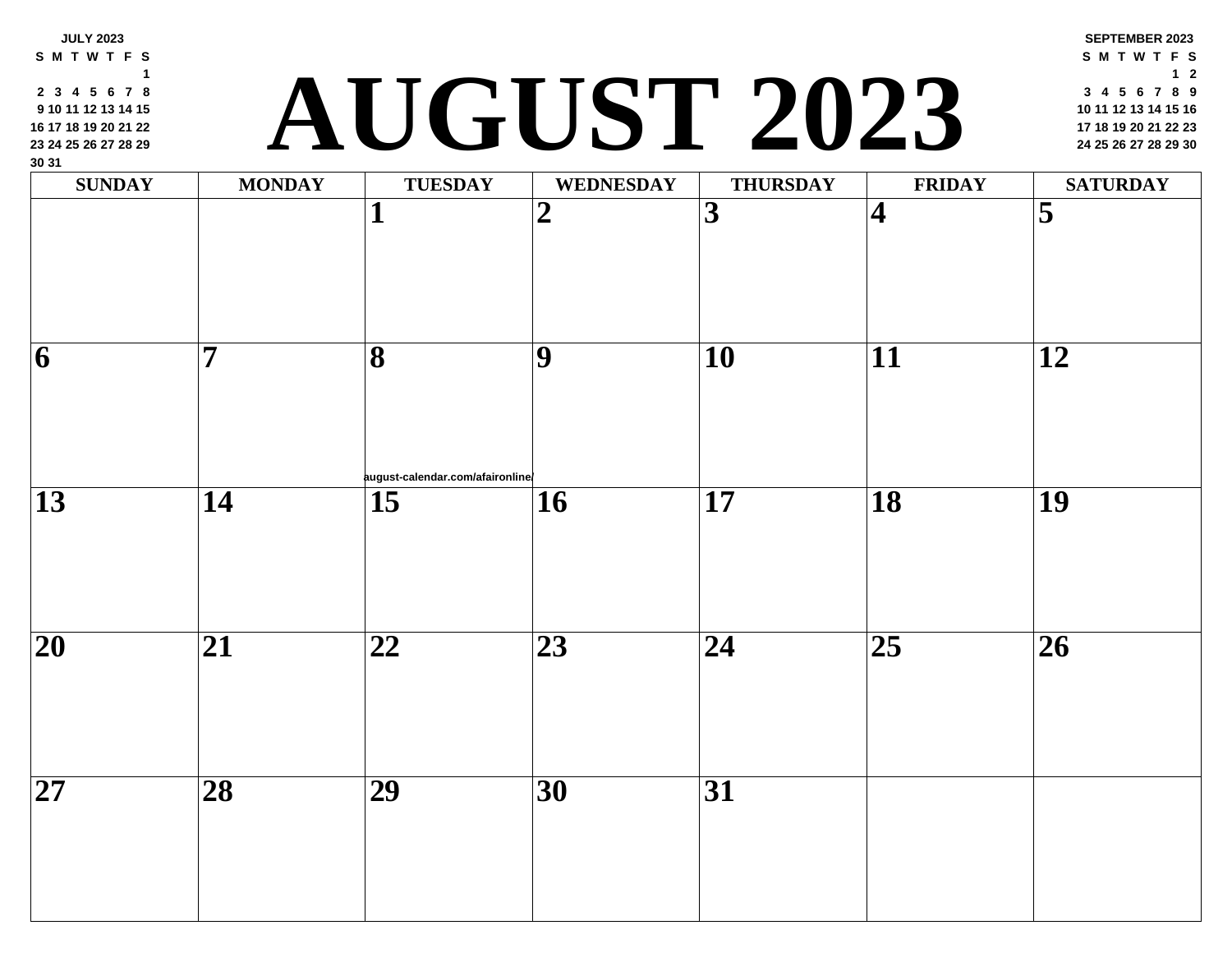#### **AUGUST 2023 S M T W T F S 2 3 4 5 7 8 9 10 11 12 14 15 16 17 18 19 21 22 23 24 25 26 28 29 30 31 <sup>22</sup> <sup>23</sup> <sup>24</sup> <sup>25</sup> <sup>26</sup> <sup>27</sup> <sup>28</sup> SEPTEMBER 2023 <sup>29</sup> <sup>30</sup> <sup>31</sup>**

| $\textbf{SUNDAY}$ | <b>MONDAY</b>            | <b>TUESDAY</b>          | <b>WEDNESDAY</b>         | <b>THURSDAY</b> | <b>FRII</b>                  |
|-------------------|--------------------------|-------------------------|--------------------------|-----------------|------------------------------|
|                   |                          |                         |                          |                 | $\mathbf{1}$                 |
| $\overline{3}$    | $\overline{\mathcal{A}}$ | $\overline{\mathbf{5}}$ | $\overline{\mathbf{6}}$  | $\overline{7}$  | $\overline{\mathbf{8}}$      |
| $\overline{10}$   | $\overline{11}$          | $\overline{12}$         | $\overline{13}$          | $\overline{14}$ | $\overline{15}$              |
| $\overline{17}$   | $\overline{18}$          | $\overline{19}$         | $\overline{\mathbf{20}}$ | $\overline{21}$ | $\overline{\boldsymbol{22}}$ |
| $\overline{24}$   | $\overline{25}$          | $\overline{26}$         | $\overline{\mathbf{27}}$ | $\overline{28}$ | $\overline{29}$              |
|                   |                          |                         |                          |                 |                              |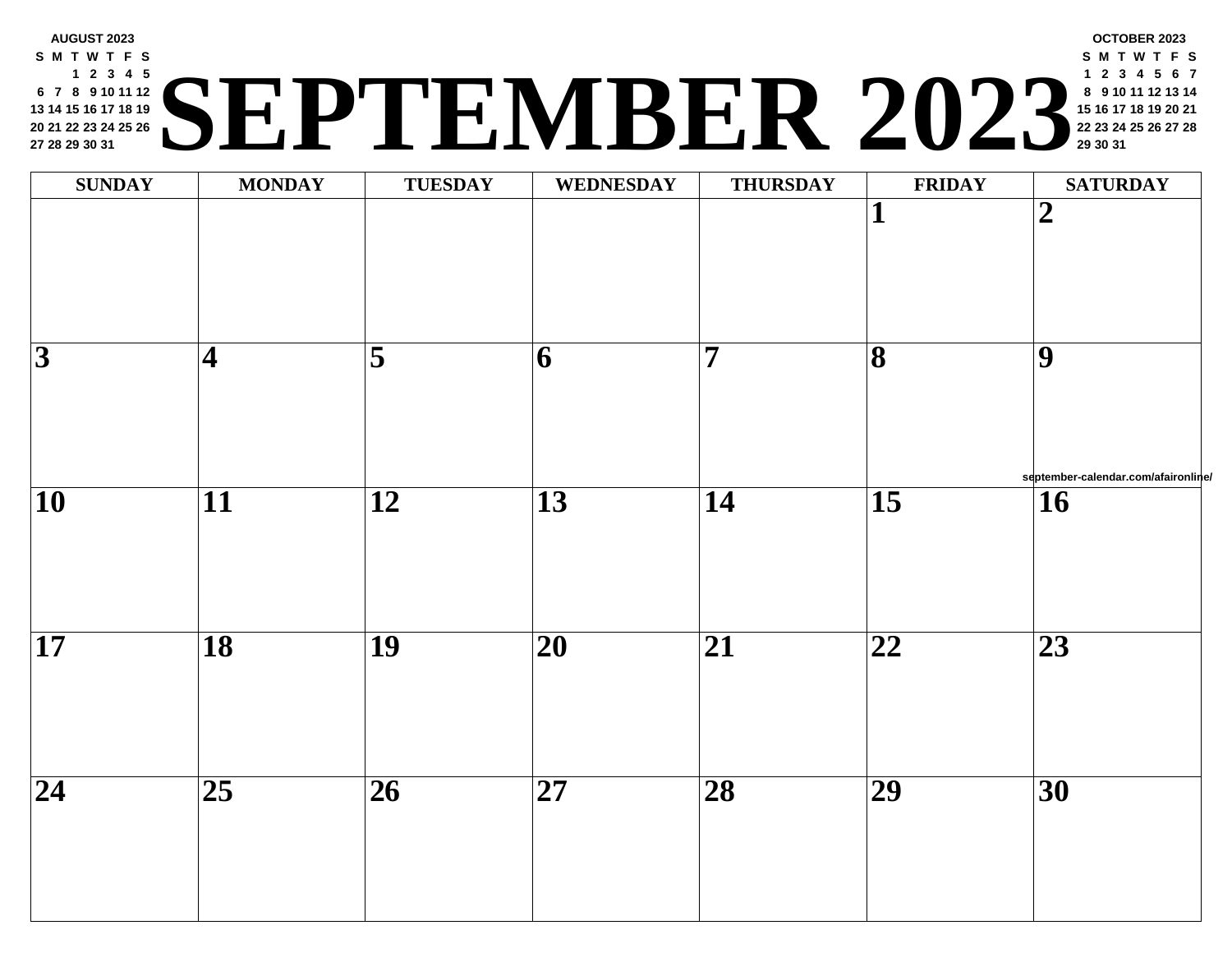#### **SEPTEMBER 2023 S M T W T F S 2 4 5 6 7 8 9 11 12 13 14 15 16 18 19 20 21 22 23 25 26 27 28 29 30 <sup>19</sup> <sup>20</sup> <sup>21</sup> <sup>22</sup> <sup>23</sup> <sup>24</sup> <sup>25</sup> OCTOBER 2023 <sup>26</sup> <sup>27</sup> <sup>28</sup> <sup>29</sup> <sup>30</sup>**

| <b>SUNDAY</b>           | <b>MONDAY</b>   | <b>TUESDAY</b>                                       | <b>WEDNESDAY</b>        | <b>THURSDAY</b>         | FRII                     |
|-------------------------|-----------------|------------------------------------------------------|-------------------------|-------------------------|--------------------------|
| $\overline{\mathbf{1}}$ | $\overline{2}$  | $\overline{\mathbf{3}}$                              | $\overline{\mathbf{4}}$ | $\overline{\mathbf{5}}$ | $\overline{6}$           |
| $\overline{\mathbf{8}}$ | $\overline{9}$  | $\overline{10}$                                      | $\overline{11}$         | $\overline{12}$         | $\overline{13}$          |
| $\overline{15}$         | $\overline{16}$ | october-calendar.com/afaironline/<br>$\overline{17}$ | $\overline{18}$         | $\overline{19}$         | $\overline{20}$          |
| $\overline{22}$         | $\overline{23}$ | $\overline{24}$                                      | $\overline{25}$         | $\overline{26}$         | $\overline{\mathbf{27}}$ |
| $\overline{29}$         | $\overline{30}$ | $\overline{31}$                                      |                         |                         |                          |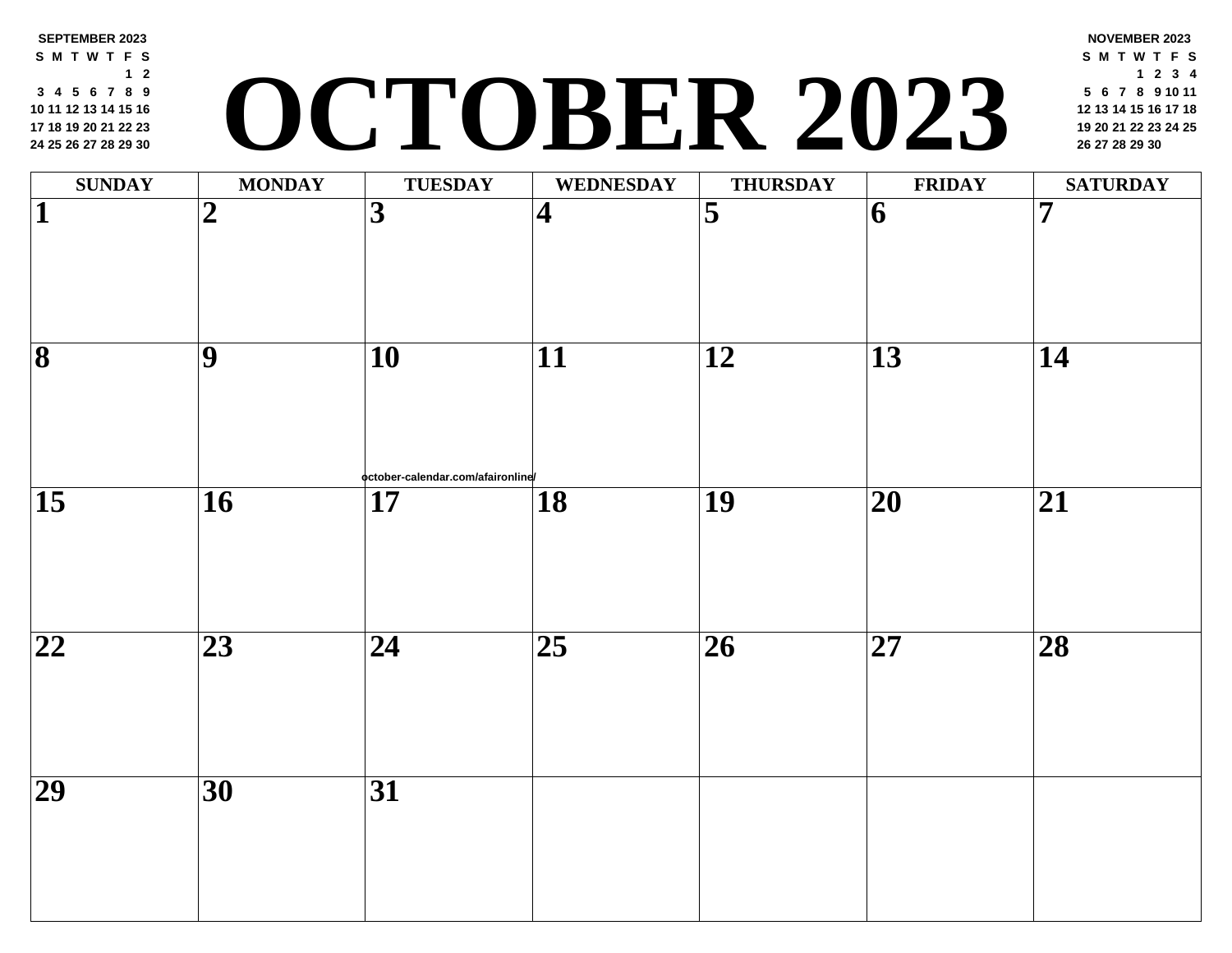

| <b>SUNDAY</b>                      | <b>MONDAY</b>            | <b>TUESDAY</b>  | <b>WEDNESDAY</b>             | <b>THURSDAY</b>         | FRII            |
|------------------------------------|--------------------------|-----------------|------------------------------|-------------------------|-----------------|
|                                    |                          |                 | $\mathbf{1}$                 | $\overline{\mathbf{2}}$ | $\overline{3}$  |
| $\overline{\overline{\mathbf{5}}}$ | 6                        | $\overline{7}$  | $\overline{\mathbf{8}}$      | $\overline{9}$          | $\overline{10}$ |
| $\overline{12}$                    | $\overline{13}$          | $\overline{14}$ | $\overline{15}$              | $\overline{16}$         | $\overline{17}$ |
| $\overline{19}$                    | $\overline{20}$          | $\overline{21}$ | $\overline{\boldsymbol{22}}$ | $\overline{23}$         | $\overline{24}$ |
| $\overline{26}$                    | $\overline{\mathbf{27}}$ | $\overline{28}$ | $\overline{29}$              | $\overline{30}$         |                 |